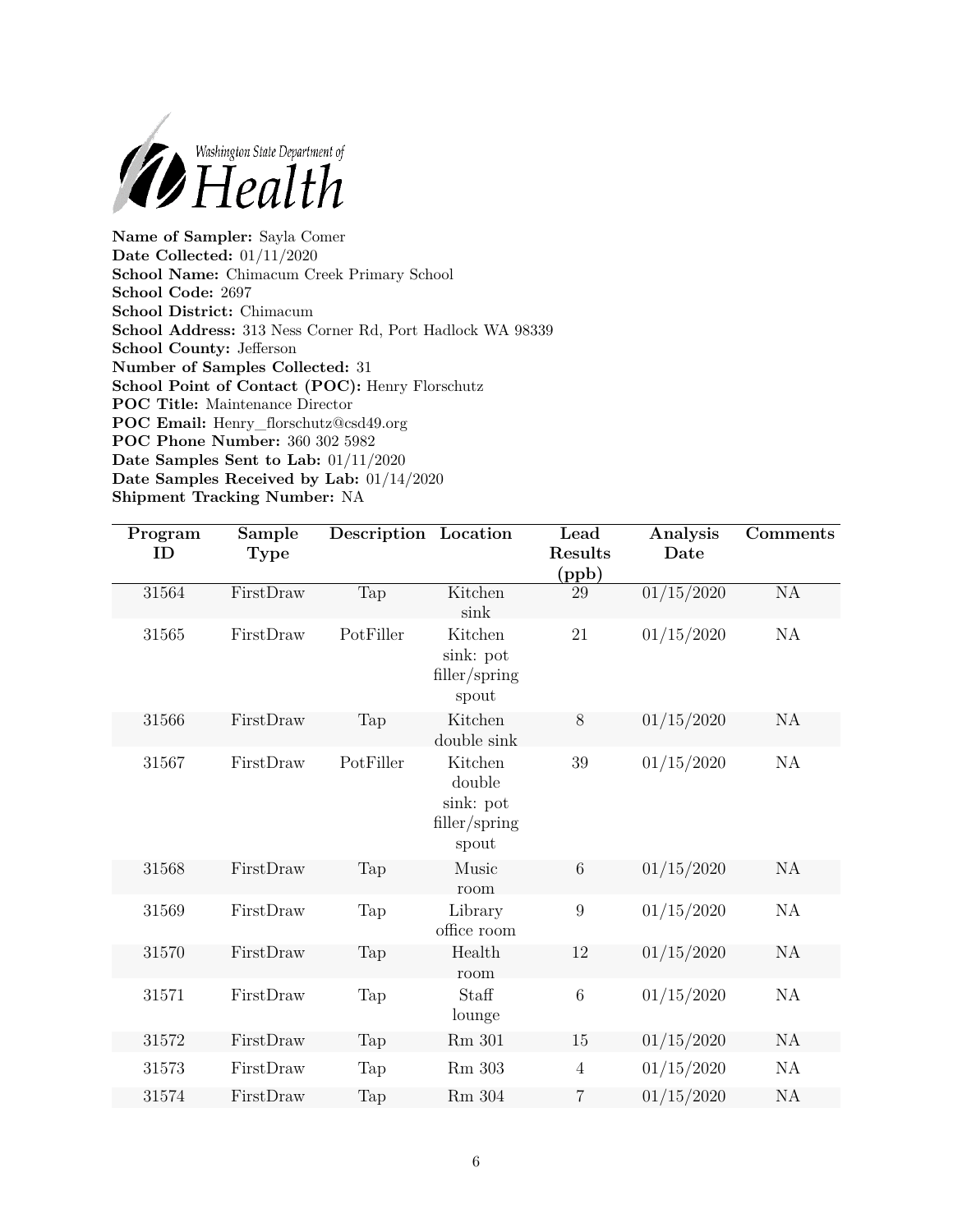| Program<br>ID | Sample<br>Type | <b>Description</b> Location |                                               | Lead<br><b>Results</b><br>(ppb) | <b>Analysis</b><br>Date | <b>Comments</b> |
|---------------|----------------|-----------------------------|-----------------------------------------------|---------------------------------|-------------------------|-----------------|
| 31575         | FirstDraw      | Tap                         | Staff<br>workroom                             | 17                              | 01/15/2020              | NA              |
| 31576         | FirstDraw      | Tap                         | $Rm$ 306                                      | $\overline{2}$                  | 01/15/2020              | NA              |
| 31577         | FirstDraw      | Tap                         | <b>Rm</b> 308                                 | $\overline{4}$                  | 01/15/2020              | <b>NA</b>       |
| 31578         | FirstDraw      | Tap                         | Rm 305                                        | $6\,$                           | 01/15/2020              | NA              |
| 31579         | FirstDraw      | Tap                         | Rm 309                                        | $\overline{4}$                  | 01/15/2020              | <b>NA</b>       |
| 31580         | FirstDraw      | Tap                         | Rm 311                                        | 6                               | 01/15/2020              | NA              |
| 31581         | FirstDraw      | Tap                         | Tap in<br>common<br>area<br>outside rm<br>311 | $\boldsymbol{9}$                | 01/15/2020              | <b>NA</b>       |
| 31582         | FirstDraw      | Tap                         | Rm 310                                        | 3                               | 01/15/2020              | NA              |
| 31583         | FirstDraw      | Tap                         | Rm 312                                        | 3                               | 01/15/2020              | <b>NA</b>       |
| 31584         | FirstDraw      | Tap                         | Rm 204:<br>low sink                           | $\,6$                           | 01/15/2020              | NA              |
| 31585         | FirstDraw      | Tap                         | Rm 204:<br>high sink                          | $\bf 5$                         | 01/15/2020              | <b>NA</b>       |
| 31586         | FirstDraw      | Tap                         | <b>Rm</b> 208                                 | 19                              | 01/15/2020              | <b>NA</b>       |
| 31587         | FirstDraw      | Tap                         | Rm 207:<br>right tap                          | $\,7$                           | 01/15/2020              | NA              |
| 31588         | FirstDraw      | Tap                         | Rm 207:<br>left tap,<br>double sink           | 3                               | 01/15/2020              | NA              |
| 31589         | FirstDraw      | Tap                         | Rm 210:<br>low sink                           | 10                              | 01/15/2020              | NA              |
| 31590         | FirstDraw      | Tap                         | Rm 210:<br>high<br>$\sin k/$ double<br>sink   | 26                              | 01/15/2020              | NA              |
| 31591         | FirstDraw      | Tap                         | Rm 211:<br>low sink                           | $\bf 5$                         | 01/15/2020              | NA              |
| 31592         | FirstDraw      | Tap                         | Rm 211:<br>high<br>$\sin k /$ double<br>sink  | 14                              | 01/15/2020              | NA              |
| 31593         | FirstDraw      | Tap                         | Kindergarten<br>wing<br>kitchenette<br>sink   | 17                              | 01/15/2020              | NA              |
| 31594         | other          |                             | Blank                                         | <1                              | 01/15/2020              | NA              |